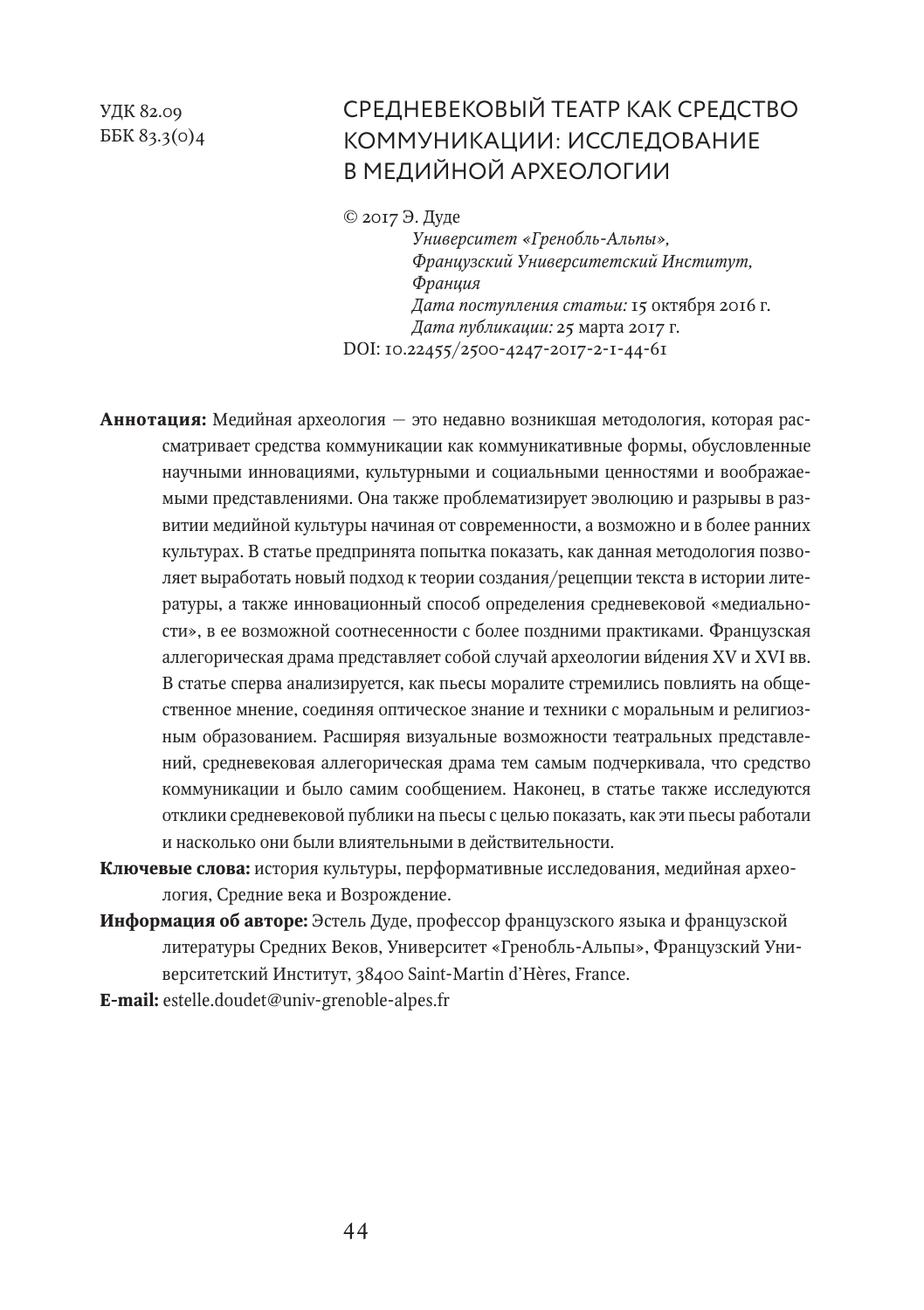

# MEDIEVAL THEATER AS MEDIUM: A SURVEY IN MEDIA ARCHAEOLOGY

© 2017. E. Doudet

This is an open access article distributed under the Creative Commons Attribution 4.0 International (CC BY 4.0)

*Université Grenoble Alpes, Institut universitaire de France Received:* October 15, 2017 *Date of publication:* March 25, 2017

- **Abstract:** Media Archaeology is an emerging methodology that analyses media as modes of communication shaped by scientific innovations, cultural and social values, and imaginary representations. It also questions evolutions and ruptures in Media Cultures from Modernity and possibly before. This paper aims to demonstrate that this method offers a new approach to Production/Reception Theories in History of Literature, and an innovative way to define Medieval 'Mediality', with possible connections to our most recent practices. French allegorical drama offers a case study for an Archaeology of Seeing in the  $15<sup>th</sup>–16<sup>th</sup>$  centuries. The article first analyses how morality plays sought to influence the public's opinion in connecting optical science and technics with moral and religious education. Enhancing the visual possibilities of theatrical performances, Medieval allegorical drama emphathized that the medium was the message. It then investigates the public's various responses to the plays to grasp how they operated and how efficient they really were.
- **Keywords:** History of Culture; Performance Studies; Media Archaeology; Middle Ages and Early Modern Times.
- **Information about the author:** Estelle Doudet, Full Professor of French Language and Literature of the Middle Ages, Université Grenoble Alpes, 38400 Saint-Martin d'Hères, France.
- **E-mail:** estelle.doudet@univ-grenoble-alpes.fr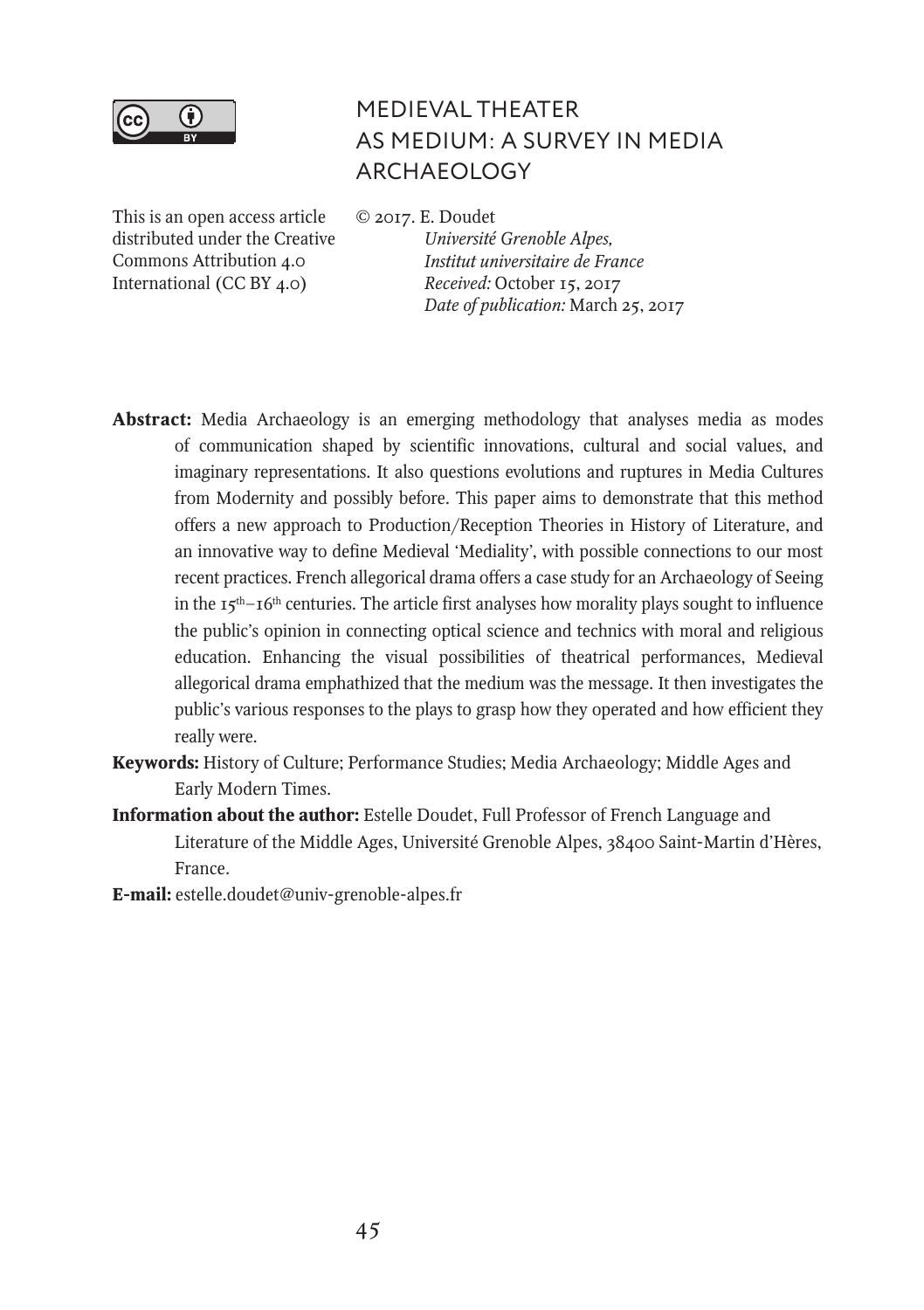For several decades, literature as a mode of communication has been studied via various frames of analysis. The sociology of cultural productions promoted by Bakhtin [4] and Bourdieu [7], and Reception theory initiated by Jauss [17] and Iser [16], have been deeply influential in literary studies, most markedly during the 'linguistic turn' of the Social and Human Sciences of the 1960s–1980s. The beginning of the  $2I<sup>st</sup>$  century saw a paradigm shift with the new development, under Michel Foucault's influence [13], of archaeological approaches to contemporary cultures. Media Archaeology is one of the most stimulating of these emerging methodologies. However, it is still little known and practiced by Medievalists<sup>1</sup>. A number of reasons can explain this relative lack of interest. On one hand, until now, Media Archaeologists, even if they often refer to famous historians of Medieval culture<sup>2</sup>, have most commonly analyzed Western modes of communication beginning in the  $17<sup>th</sup>$  and  $18<sup>th</sup>$  centuries<sup>3</sup>. They have rarely explored the  $15<sup>th</sup>$  and  $16<sup>th</sup>$  centuries, not to mention earlier time periods, although these periods offer a wide range of media theorizations, communicative practices and technical innovations4 . On the other hand, Medievalists, especially those studying literary productions, are used to frames of analysis such as Reception/production theories. Since some of these theories have been elaborated by Medievalists and are well-adapted to the peculiarities of Medie-

<sup>1</sup> A collective volume dedicated to the *Cultural History of Media in Middle Ages* is being drafted under C. Symes' supervision (Bloomsbury Press). We are grateful to L. Weigert and P. Usher for their comments on the present inquiry.

<sup>2</sup> Erkki Huhtamo and Jussi Parikka quote Ernst Robert Curtius, author of the survey *Europäische Literatur und lateinisches Mittelalter* (1948) in [25, p. 12].

<sup>3</sup> See, for example, E. Huhtamo [15].

<sup>4</sup> See P. Usher [31]. Also see: www.thehumanistanthropocene.net.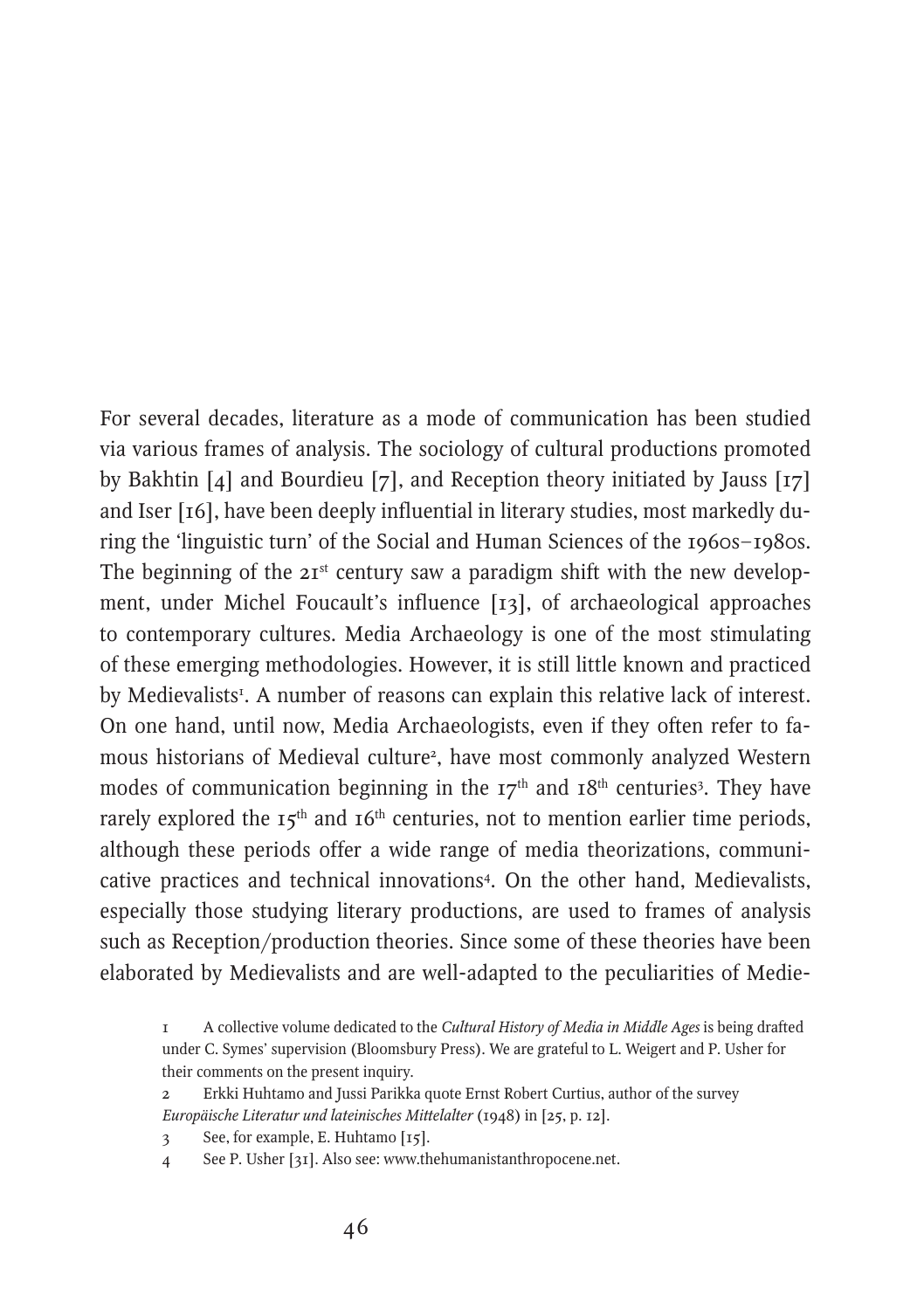val Culture5 , experts in that field are not particularly anxious to seek and find new perspectives.

I aim to demonstrate in this paper that Media Archaeology can shed a new light on the specificities of Medieval ways of communication, and contribute to rethinking Reception/Production theories. Moreover, as a specialist of Medieval and Early Modern Performing Arts, I would like to argue that Medieval culture can provide, so to speak, new ground for archaeologists to excavate, and provide the basis to discover and better understand continuities and gaps existing between past and recent Media.

#### *What is Media Archaeology?*

Media History begins its survey in the late 19<sup>th</sup> century and usually defines 'Mediality' in terms of the emergence of various technicological tools that are able to address a wide, even a worldwide audience. The telegraph, the telephone, the cinema, the radio, the television, the computer, the internet are all both media and mass media. Even if this definition rightly underlines the specificities of contemporary mediality, one may consider that it also restricts the scope of the analysis.

Media Archaeology, first theorized in Germany by Friedrich Kittler [19] and Siegfried Zielinski [34], follows Marshall McLuhan's invitation to analyse Media in much broader terms [24]. This articulation of the field increases the topics of research both thematically and chronologically.

Media Archaeology assumes that 'Mediality' is not limited to concrete apparatuses of one format or another  $-$  for example, in the  $15<sup>th</sup>$  century, manuscript and printed books, glasses and optical medium, etc. — but includes the social practices connected to these objects. Media are influenced by imaginary representations, scientific theories, moral values, sometimes specific to certain milieux, more often commonplaces for large groups who share the same ideal of an efficient communication. These ideas, images, and fantasies are present and active in the media as they operate; they shapes them as actively as they are shaped by them. Even if those who program the communication and those who receive it are not strongly connected, the medium itself could provide information about the effect it is meant to pro $duce - and$ , hopefully, did produce  $-$  on the public.

<sup>5</sup> H. R. Jauss first developed his Theory of Literary Genres in reference to Medieval Literature. See H. R. Jauss [17, p. 107–38].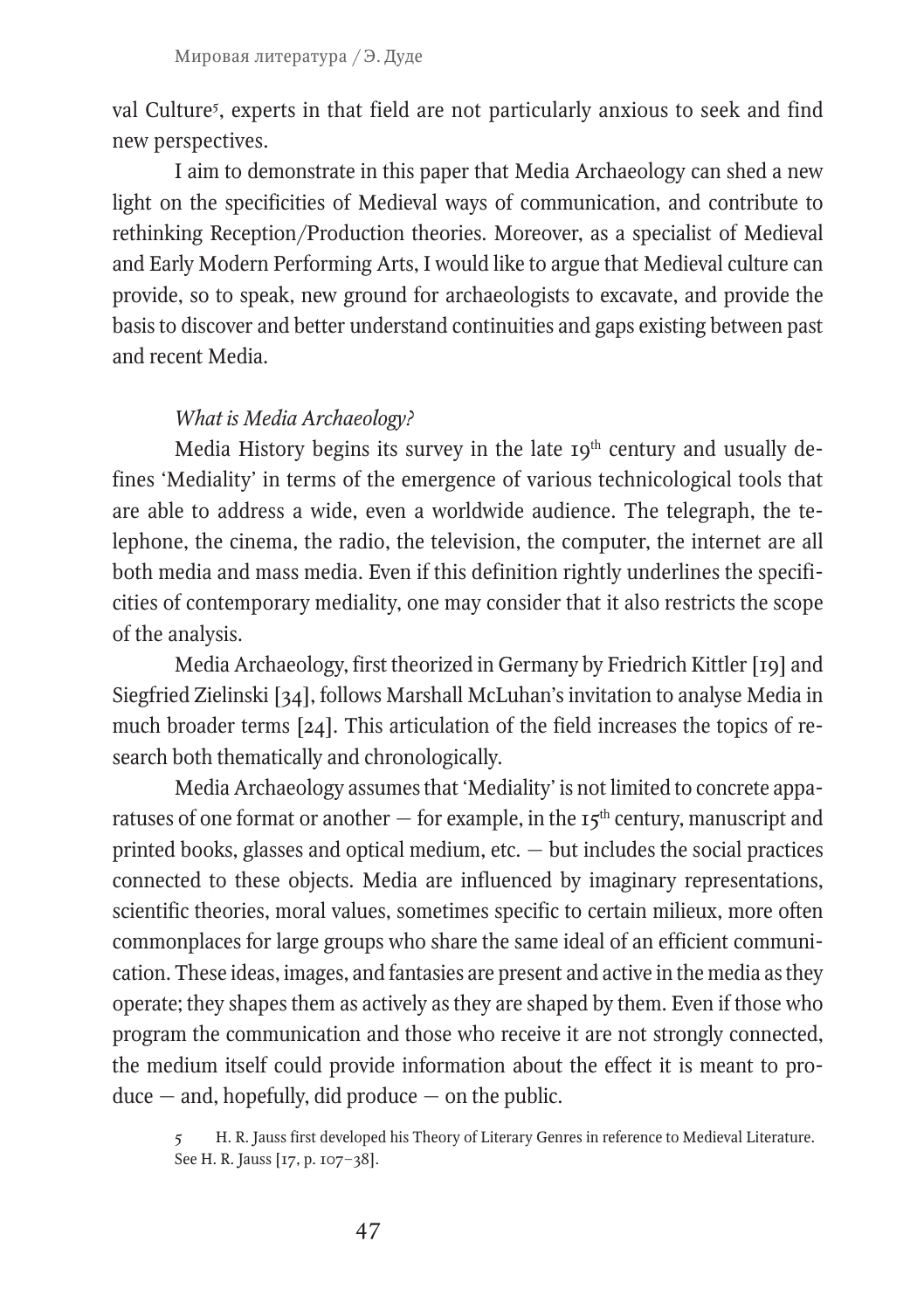To briefly summarize, one could say that Media Archaeology's method promotes surveys studying works of art as well as technical devices, objects as well as discourses, obsolete materials as well as new technologies. Its project is to developp a new historical approach to media cultures, seeing them 'as sedimented and layered'6 . Considering Media as machines able to "fold time and materiality," [30, p. 3] archaeologists aim to question their evolution from Modernity, and, as we will argue, possibly before.

## *Towards An Archaeology of Seeing : the case of Medieval Allegorical Drama*

In a major book published in 2002, Siegfried Zielinski encouraged Media Archaeologists to give particular attention to the multiple and complex history of hearing and seeing [34]. Philosophers have long sought to better understand the operations of both modes of perception; artists and technicians have aspired to increase human visual and auditive potentialities by technical means. The various experiments with optics and audition, once introduced by scholars and specialists, had a gradual impact on ways of thinking and practicing audio-visual communication in Western society. Over time — and Archaeology explores Media Time as a *Tiefenzeit*, a deep, 'sedimented and layered' time — different regimes of hearing and seeing have developped. Their evolutions often involved what Jay David Bolter et Richard Grusin called a 'Remediation': the constant revival of one media by another, the latter integrating the technical specifics, the social practices and the imaginary representations linked to the former [6].

Drawing on these assumptions within the context of Medieval and Early Modern visual culture, I will focus on allegorical theatre. This performing art, to which I have dedicated my research for several years, offers an interesting case study to evaluate how Media Archaeology can shed light on an ancient mode of communication. I will also argue that, in turn, surveys on Medieval 'Mediality' could help Media Archaeology to expand the scope of its research.

Allegorical drama, also called moral drama, was a performing art flourishing in several European regions between the end of the  $I4<sup>th</sup>$  and the beginning of the  $I7<sup>th</sup>$ century. Depending on the area in which they developed, the plays were known as

<sup>6 &#</sup>x27;Media Archaeology sees media culture as sedimented and layered. <…> It is a way to analyse the regimes of memory and creative practices in Media Cultures, both theoretical and artistic' [30, p. 3].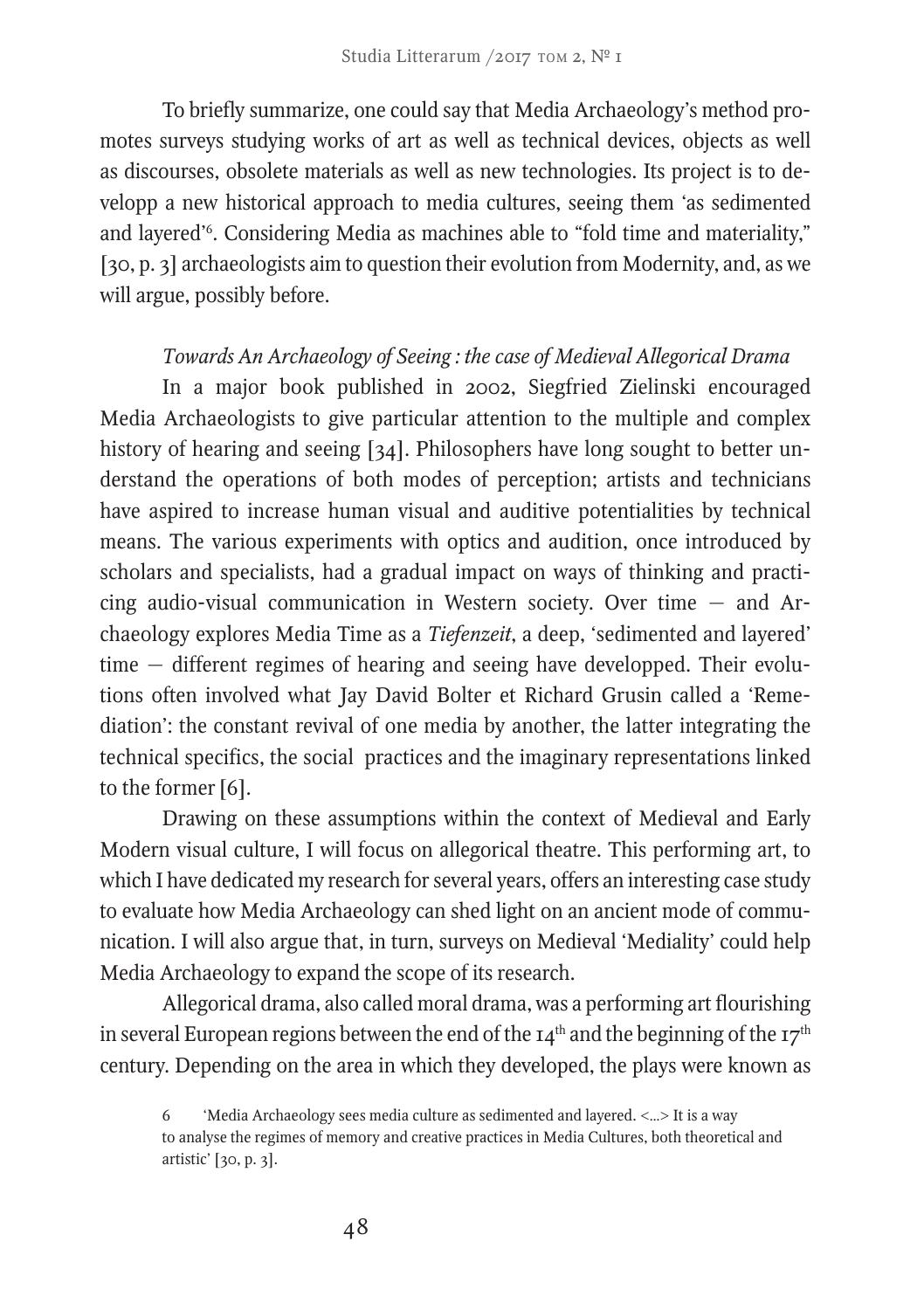*morality plays* (England), *autos sacramentales* (Spain), *sacre rappresentazioni* (Italy), *sinnespelen* (Low Countries), or *moralités* (France).

More than a hundred texts written and, for many of them, performed between 1430 and 1560 are preserved in French7 . Most of the *moralités* staged allegorical characters that usually embodied abstractions of good and evil. The pedagogical objective of the plays was to teach the audience how to behave in everyday life. Consequently, their organizers were required to be invested with a certain legitimacy, as men authorized to speak and perform in public. The moralizing goal of such plays also implied a topical rhetoric. On the stage, wellk-nown characters illustrated recurring ideas through commonplaces; the lack of originality was actually essential for successful communication. The keywords of allegorical drama were performativity and agency: thanks to their ability to incarnate ideas in living bodies, the moral plays aimed to impact the spectators' minds so deeply that the spectacle would shape their perceptions and opinions. Allegorical drama was clearly conceived and used as a Medium, one as efficient as possible.

However, this description raises at least two questions. How did the playwrights transmit the idea that allegorical drama was one of the most efficient way to communicate with the public and to influence its behaviour? Were allegorical plays performed during the  $15<sup>th</sup>$  and  $16<sup>th</sup>$  centuries really efficient as a medium? I will try to argue that an archaeological approach can shed some light on both issues. It seems that the playwrights and the actors picked, more or less wittingly, some imaginary representations of an 'ideal' communication and some technical innovations that increased the capacities of Human Seeing, both easily recognizable for the public. They included them in their plays, either as plot components, as specific characters, or as stage props.

One of the most striking characterics of allegorical drama was indeed the choice of ordinary men as the plays' main characters. As their names suggest, 'The Man', 'Everyman', 'Mankind' embody the organisers, the actors, and the public together. These characters' way of life is flawed by the errors Christian men and women can commit in everyday life. Indeed, Mankind's most common problem is a permanent attention deficit disorder. He is light-headed, unable to recognize the allegories of Virtues and of Vices surrounding him, although their representations on the allegorical stage are quite transparent, and to detect the path to Heaven. The

<sup>7</sup> The French Morality plays are currently edited in the *Recueil général de moralités en français* [20]; for a general survey, see Doudet [12].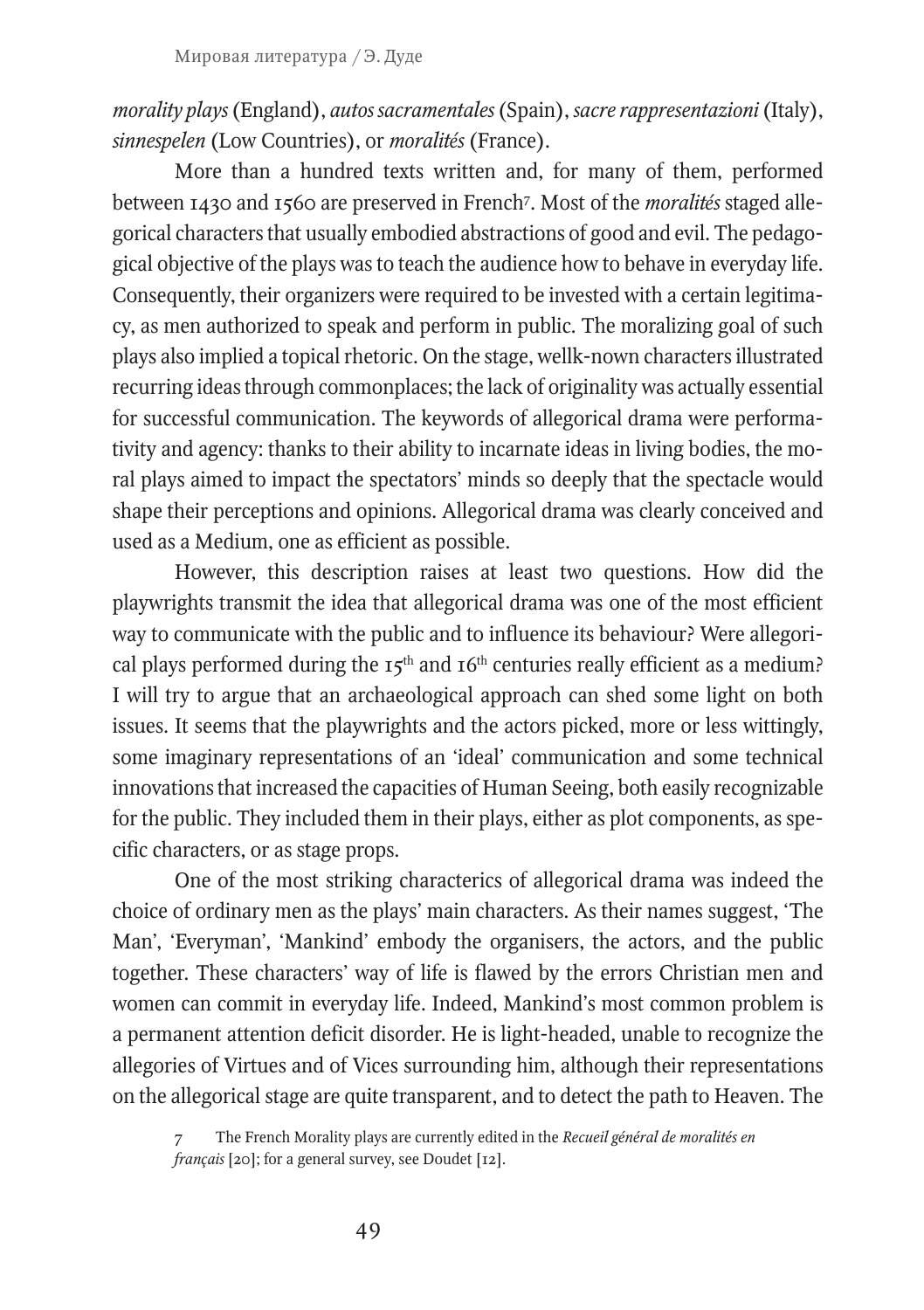main issue of the *moralités* is clearly to demonstrate the imperfection of human vision, how incapacited the eyes are in front of the 'reality' — understood in the plays as a combination of Christian faith and moral conduct. The plays usually claim that the answer to this general problem is precisely to be found in allegorical drama itself, since it is able to teach men and women not only how to behave, but first and foremost how to watch and thereby improve themselves.

A second striking tendency in Medieval French allegorical drama follows from this objective. In order to focus the attention of the spectators on their blindness and to convince them that theater is the necessary medium to acquire a clearer vision, the fictional characters on stage are being provided with technical devices that improve their visual perception. These devices could be books, operating as instruments of revelation when carefully read, or optical tools such as mirrors and eyeglasses.

In *Well-Advised and Ill-Advised* [*Bien Advisé, Mal Advisé*], one of the most famous French morality plays of the  $I_5$ <sup>th</sup> century, Faith reminds Well-Advised that a lucid way of seeing the world — in other words, a moral and allegorical way of deciphering it — is crucial for Mankind's life and for his redemption after-life. But however important optical apparatuses are for him, the Man is reluctant to accept them:

FAITH Ha, Light is of great importance For anyone who wants to walk safely. When the vision starts to be blurry One must put on his glasses quickly.

WELL-ADVISED My lady, I see clearly, I do not need glasses  $[x, p. 62 - 96]^8$ .

The offering of spectacles, the presenting of mirrors, or the invitation to read books became progressively visual commonplaces in French Morality plays. When Guillaume des Autels, Joachim du Bellay's friend, composed a *Moral Dialogue* 

<sup>8</sup> Original quote: "Foy: A, bien fault avoir lumiere / Qui y veult aler seurement. / Quand la ve*ü*e prent a troubler, / On est tantost a sez lunettes. Bien Advis*é*: Madame, je voy assez cler, / Je n'ay que faire de lunettes" [5, pp. 64–65, vv. 438–443].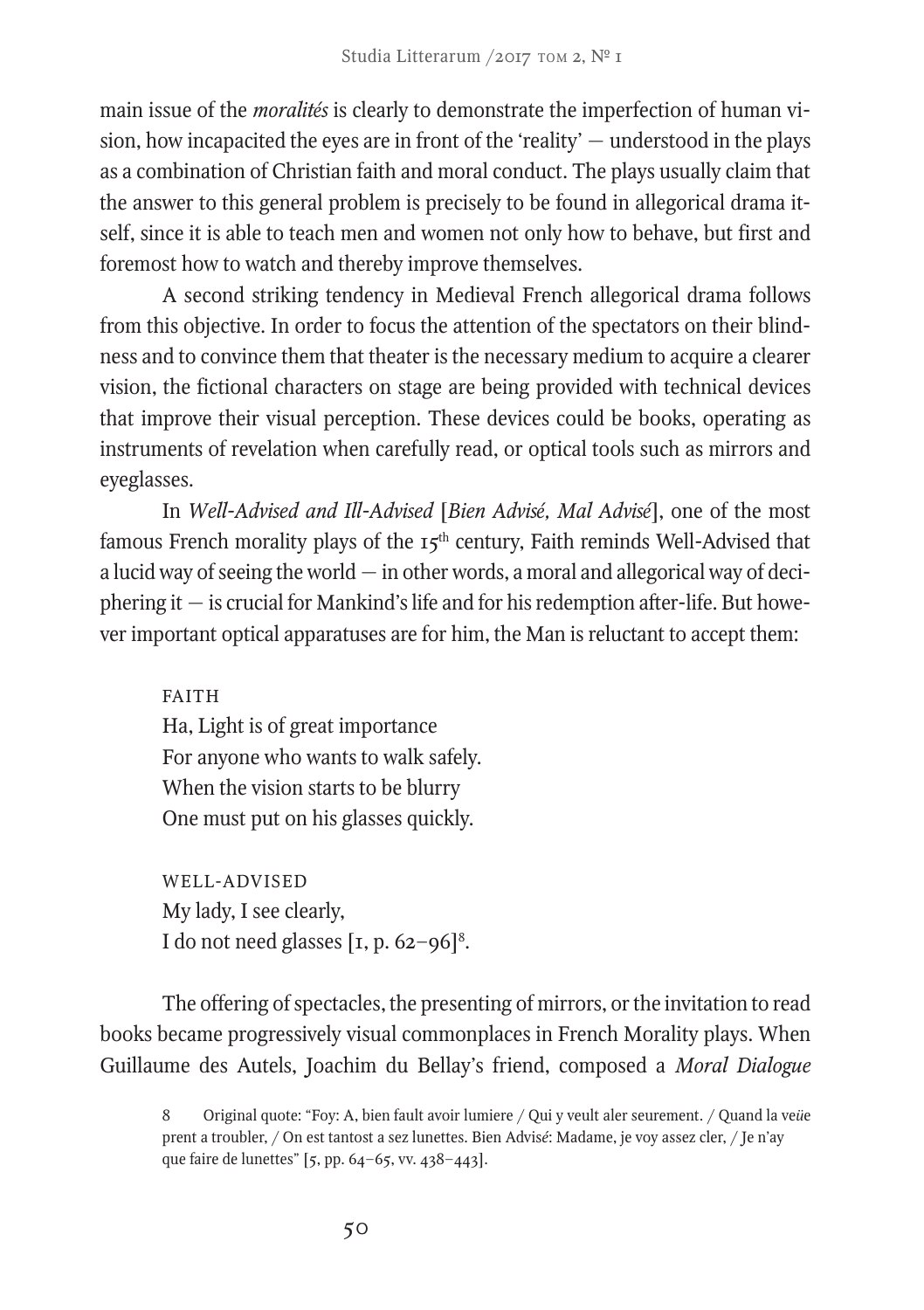in 1550, he concluded it with a scene where Truth gives Time a book. Ignorance, whose wrongdoings have escaped the light-headed Time until then, expresses his concerns about the new visual and intellectual capacities the allegory of Mankind might acquire through this dangerous medium:

Time and Truth act as if they look into the book, and IGNORANCE *says* That is not a good sign for me<sup>9</sup>.

When Time looks up, Ignorance has disappeared from the stage. The blindness allegorized by Ignorance was no longer visible to those, Time and the public, whose vision was shaped by allegorical drama. Such scenes were concrete metaphers inviting the spectators to watch  $-$  and hopefully to grasp  $-$  the way they must look: look not only at the fictional world presented by the theater, but also at the real world through the theater. The stage operates as an optical apparatus, correcting the inefficiency of human vision by the allegorical art of showing the invisible.

One can perceive how this commonplace is still, in some ways, active in many audiovisual media of the  $2I<sup>th</sup>$  century, which legitimate their use in presenting themselves as necessary tools to access a virtual reality escaping the normal eyes<sup>10</sup>. But the archaeological survey to which the *topos* is inviting us must not be reduced to its potential in modern posterity. In the  $I_5<sup>th</sup>$  century, it was already part of a cultural memory and deep-rooted in two fields of knowledge developed and connected to each other during the  $13<sup>th</sup>$  century: the optical science and the art of preaching. Playwrights of allegorical drama in the  $15<sup>th</sup>$  and  $16<sup>th</sup>$  centuries were still familiar with this culture mixing science, theory, art and media. In some morality plays, the allegorical characters quote the *De oculo morali* by Pierre de Limoges and ask specifically to be watched by the 'moral eye' theorized in this treaty<sup>11</sup>.

The *De Oculo morali* popularized optical allegory at the end of the 13th century. Its author, Pierre de Limoges, was a scientist who collaborated to the *Pers-*

9 Original quote p. 89: "*Le Temps et Verité font semblant de lire au livre et dit* Ignorance: Ce n'est pas un bon signe pour moy."

10 Hence, for example, the current development of reality-enhancing cameras, holographic helmets, or augmented reality glasses.

11 See for example *Le Concil de Basle (1434)* [23, p. 82]: The Church asks Council to look at her in the particular manner advised by the Treaty on the Moral Eye; then Council would recognize her as an allegory.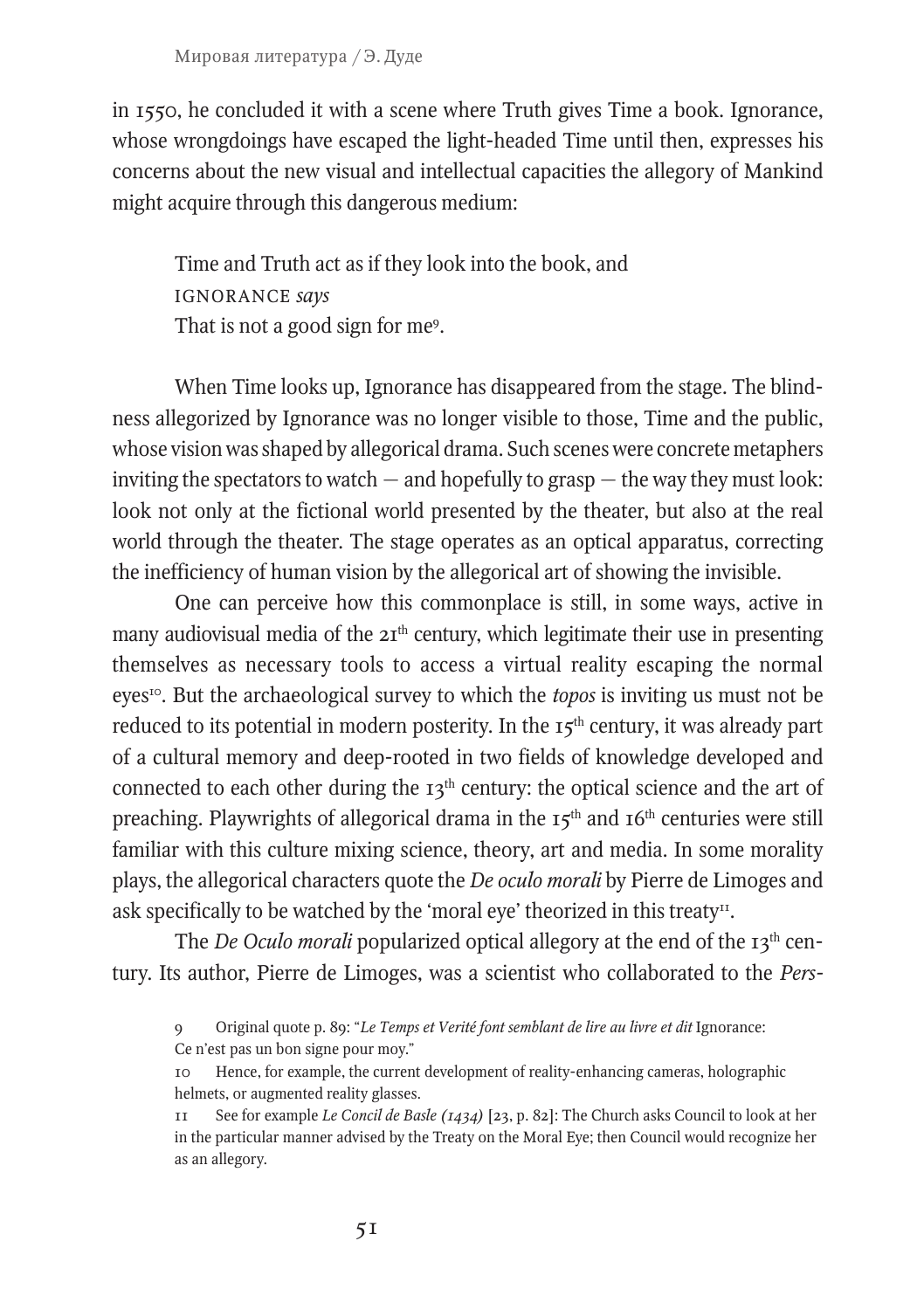*pectiva* by Roger Bacon and greatly contributed to dissemination of the new vision science and theories on perspective in continental universities<sup>12</sup>. He was also a clerk, who soon detected in the visual studies some interesting relations with the moral lessons of the preachers. According to Pierre de Limoges, optics aims to enhance human external vision through technical devices in the same way that preaching aims to enhance human internal vision in encouraging spiritual meditation. The two approaches are linked *moraliter*; like mirror and theater in later morality plays, they operate as possible allegories of each other:

*Peccator quando est in peccato peccati sui tenebras non advertit, sed extra peccatum positus et lumine divine graci illustratus, tunc primo peccati magnitudinem et caliginem in qua fuit recognoscit* (Pierre de Limoges, *De Oculo morali*, 6. 1)<sup>13</sup>.

[The sinner, when he is immersed in his sins, do not perceive their darkness; but when he is pulled out of them and is illuminated by the divine grace, he acknowledges the importance of his faults and perceives the darkness that surrounded him.]

Optical theories, such as perspective and optical apparatuses, such as glasses, were innovations that developed with great success during the  $I_4$ <sup>th</sup> and the 15th centuries. It has often been noted that their dissemination accompanied the increase of and the changes in the visual arts, especially painting and drama. The connections between the rise of the visual arts and the sciences, on the one hand, and a set of flourishing social and cultural practices, including the preaching and its meditation techniques, on the other, have more recently drawn the historians' attention<sup>14</sup>. Media Archaeology complements this comprehensive approach in demonstrating that these connections shaped a coherent media culture. Both a performing art resembling a sermons and a visual art employing optical apparatuses as stage props, allegorical drama summarized the objectives of these former media, as recalled by Guillaume des Autels in his 1551 definition of *moralit*é*s*:

- 13 Quote in [26, p. 682–703]; my translation.
- 14 See in French [28]; in English [8].

<sup>12</sup> See [9, p. 329–343; 10 (esp. chapter 3)].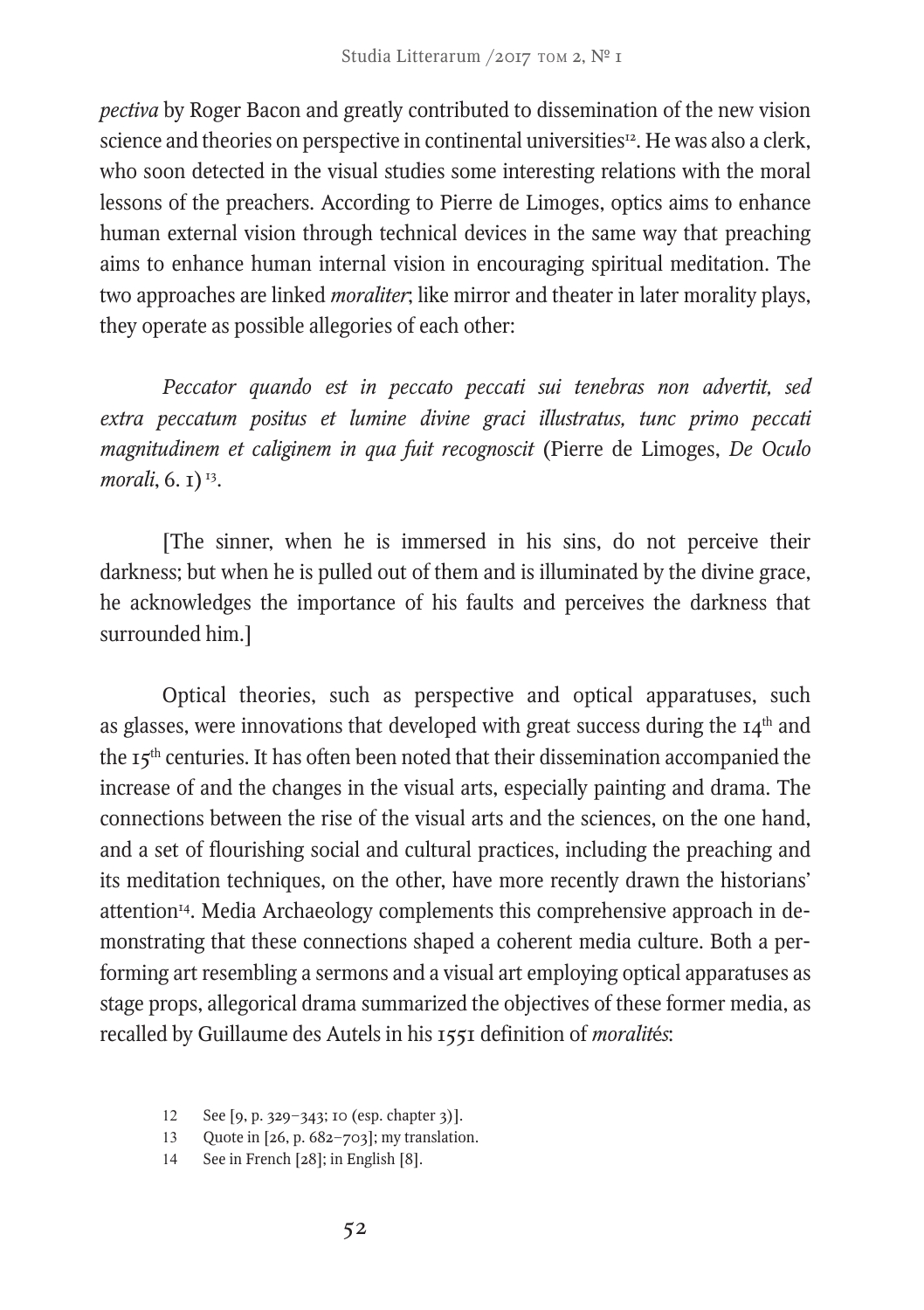Their goal is to demonstrate the intellectual and invisible things through visual and sense-based ones<sup>15</sup>

However it would be a mistake to consider that this media culture, sometimes defined as the Pre-Modern Media / Visual Culture [29], was static and unchanging until the  $17<sup>th</sup>$  century. During the 1530s, when religious reform became a public issue in many French-speaking regions, including Switzerland and the Southern Low Countries, allegorical drama was often chosen as a battlefield by playwrights to strenghten the new convictions of their audiences [11, p. 199–212]. The optical apparatuses common on allegorical stages have been kept by the Reformists, but they operated in a very different way.

A character wearing glasses appears at the beginning of *The Comedy of the Sick Pope* by Conrad Badius, a play performed in Geneva in 1561. The scene is common in an allegorical *Comedy* following the codes of the morality play; except here the spectacle wearer is the Devil:

SATAN Come, come, my dirty spectacles, I meant my dear spectacles, I will put you on my nose<sup>16</sup>.

On the Protestant stage, the eyeglasses are dirty. They no longer could help to decipher the world, nor to discover the power of the Scriptures. Rather, they are used by Satan to read aloud to the Pope a list of the atrocities commited against the followers of the New Faith. The public of Geneva is invited to repel this evil optics, and, watching the *Comedy* with the right glasses, to support its denunciation of the Catholics' blindness.

*How to measure the efficiency of a past medium? Allegorical drama and its reception*

- 15 Original quote: "Demonstrer les choses intelligibles et occultes par les sensibles et manifestes" [2, f. 63–64].
- 16 Original quote: "Satan: Or *ç*a, *ç*a, venez mes maunettes / (Je voulais dire mes lunettes) / Que je vous pose sur mon nez" [3, p. 223, v. 33–38].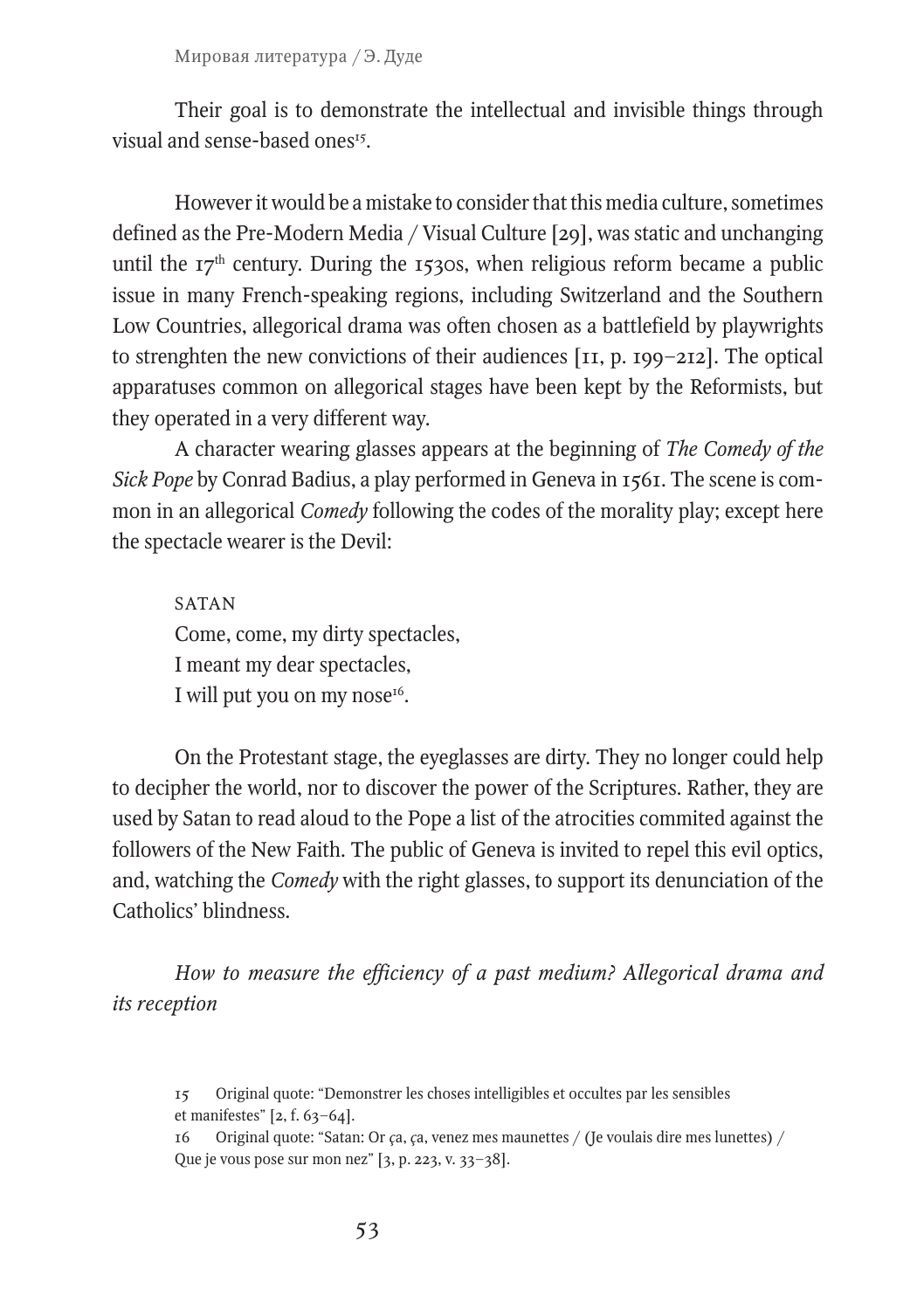If the playwrights of the  $15<sup>th</sup>$  and  $16<sup>th</sup>$  centuries constantly insisted on the peculiarities of the art they promoted, they were aware that theater was part of a far more complex audiovisual and verbal culture. Preachers, painters, weavers of tapestries, and other performers who participated in many ways to the public instruction were driven by the same ambition: to convince the public to adhere to the values of the community. Within this framework, texts, paintings, songs and plays were strongly connected. They often shared identical themes and were enacted in the same occasions. As Laura Weigert has recently demonstrated [33], in Western regions such as France, the 15<sup>th</sup> and 16<sup>th</sup> centuries were a time when intermediality was particularly powerful. It contributed to the success of a common media culture; but it also created opportunities to compare media with each other and to enhance the competition among them.

The first play entitled *moralité* in French, the *Moral play for Saint Anthony's Feast* (*La Moralité du jour saint Antoine*), performed by students in a Parisian college in 1427, developed this topic. A Doctor addressing the audience in the Prologue explained the play's two objectives: to incitate the public to reject sins, and to demonstrate that theater is superior to written texts, discourse or inaminate figurations as a medium. The Doctor underlines that, in the  $15<sup>th</sup>$  century, public communication and public moral education are key-issues. Education books and Holy Scriptures are displayed in bookshops. Preachers are active all around the city:

THE DOCTOR People are preaching, yelling, advertising, The Evil is denounced everyday, Everyone makes all effort to speak against him…17

But these communication efforts are for naught since people's attention is captured by too many media. According to the Doctor, Written and Oral communication are unable to impact the public's mind the way exemplary figures do:

THE DOCTOR So says saint Gregory: 'Things exposed through exemplary figures

17 Original quote: "Le Docteur: On presche, on crie, on admoneste, / Il n'est mal qui ne viengne en place, / D'en parler on se ront la teste" [20, v. 9–10].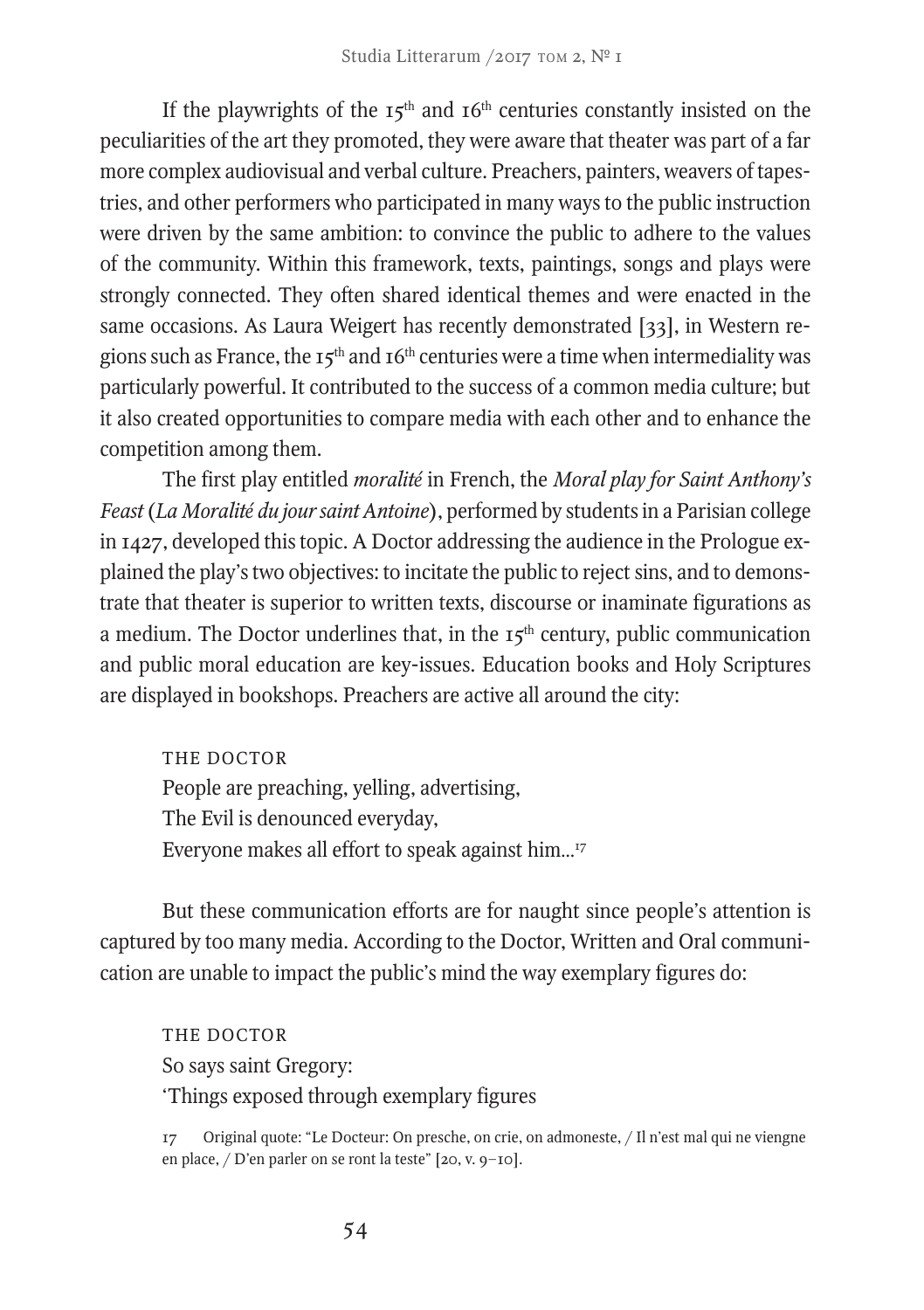Are able to move and to stay in the memory More than empty words'<sup>18</sup>.

Furthermore, the incarnation of abstractions into living bodies has a strong impact on the invisible forces embodied on stage, as well as on the spectators' mind. In normal circumstances, Sin draws its power from its invisibility. But when Sin takes the form of a human body on stage, it is forced to submit to the allegorical codes. He must reveal himself directly to the public and denounce who he is, like a Preacher would do, but with a far greater efficiency:

SIN I speak like a Preacher; I hate myself for it, but I must obey<sup>19</sup>.

Underlining from its very beginning in French that it operates as a textual, a verbal and a visual art, Medieval allegorical drama demonstrated that visibility was efficiency and that, in this respect, the medium was the message.

One might ask whether this claim was or not supported by the public's actual reactions.

The reception for Medieval allegorical drama is certainly difficult to assess. French morality plays are today kept in manuscripts or in printed books that were, for most of them, intended for readers. Such material usually contain, limited information about the performances. On the other hand, when documents are preserved, they could be biaised, either because the witnesses gave testimonies that suit their particular purposes, or because the investigations took place when a scandal broke. Two cases in 1562–1563 enable us to measure the difficulties and the limits imposed on archaeological approaches to past communication situations.

In 1562, Conrad Badius' *Comedy of the Sick Pope*, whose cunning use of visual commonplaces has been previously analysed, was performed in Grenoble, a city close to Geneva and open to the Calvinist Reformation's influence.

<sup>18</sup> Original quote: "Le Docteur: Dit ainsi saint Gregoire: / Choses par exemples monstrees / Meuvent et sont plus a memoire / Que paroles tantost passees" [20, p. 61–64].

<sup>19</sup> Original quote: "Pechié: Je dy ce que les prescheurs font, / De quoy je me doy bien haïr, / Mais il me convient obeïr" [20, v. 330–332].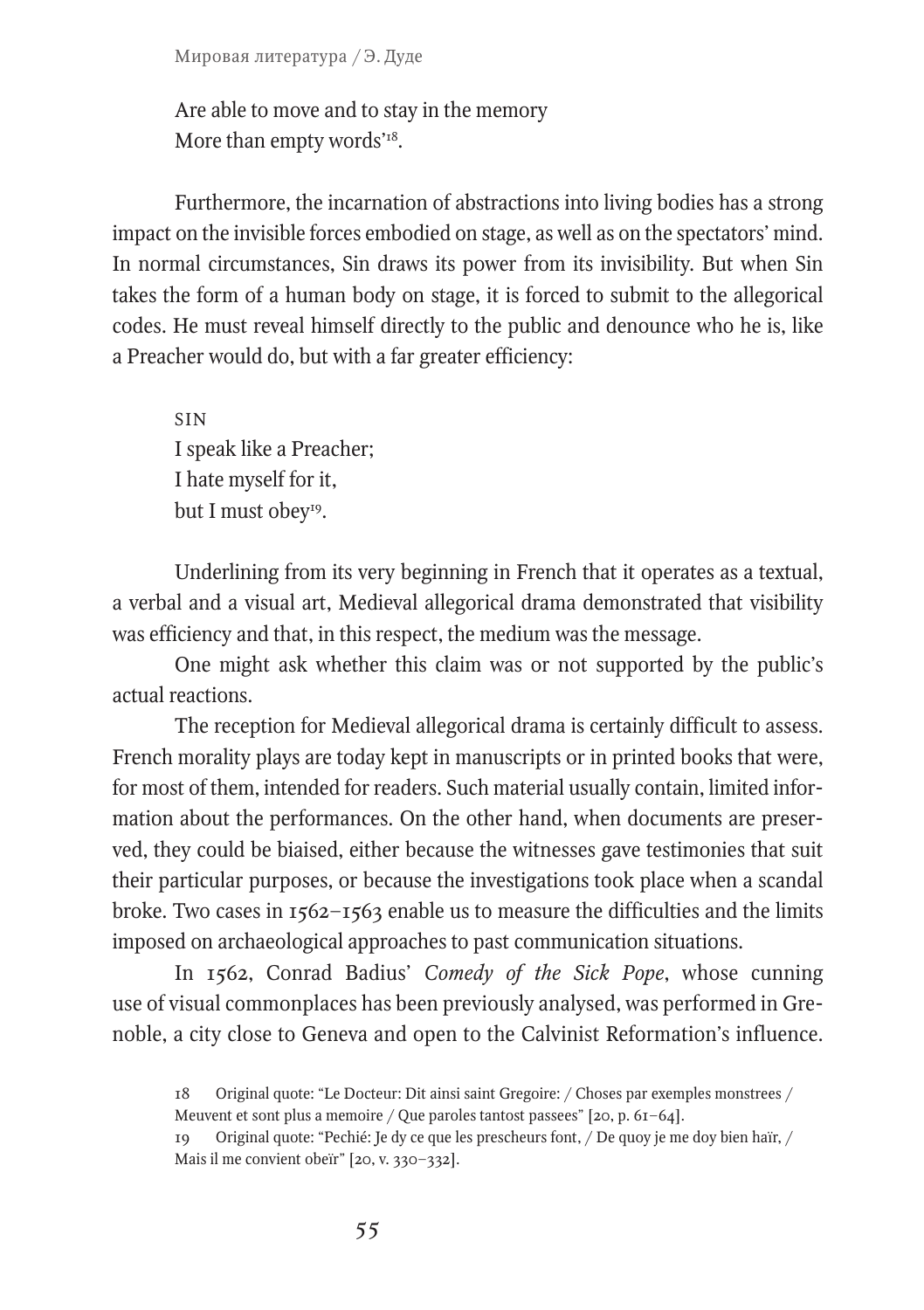Among the students attending the performance was the young Soffrey de Calignon. He explained later to his companions he was so shocked to see the Pope and the Catholic priests manipulated by the Devil that he decided to convert:

I have heard the Lord Chancellor say that he developed an interest towards Reformation when he was 12 or 13 and attended in Grenoble the performance of the Sick Religion <…>; that he got his first religious sentiments from this comedy<sup>20</sup>.

Soffrey de Calignon became one of the most proeminent companions to King Henry IV and drafted the Edict of Nantes granting to the French Protestants the freedom to practice their faith in 1598. In this perspective, the document has an obvious hagiographic dimension and should be analysed with caution. The testimony is also clearly influenced by two commonplaces, powerful then and still active today: the disclosure of Truth by allegorical spectacle and media-induced religious  $conversion<sup>21</sup>$ 

Another scandal broke out in 1563 in Mouvaux, a suburb of Lille, where the Protestant Moral Play *The Hidden Truth* [*La Vérité Cachée*] was performed. Written by an anonymous Swiss playwright in the 1530s, this polemic text has been printed several times and widely circulated in Protestant circles in France, the Southern Low Countries and in England<sup>22</sup>. The inhabitants of Lille, especially local authorities and wealthy families, were at that time partly converted to Reformation. It was obviously the case for the organizers and actors of *The Hidden Truth* in Mouvaux, who were sons of notables:

Jean Boussemare, son of the Commissioner of Mouvaux, kept the play's script; his brother Pierre Boussemare played Truth; Michiel Cardon, son of the

22 *La Verité cachée* [Neuch*â*tel: P. de Vingles, 1534; Geneva: A. Cercia, 1555]. A translation in English has circulated in the 1550s under the title *Somebody and Others*. See [14].

<sup>20</sup> Original quote: "Avoie ouy dire au Seigneur Chancelier qu'il en eust les premiers sentimens [de la religion réformée] environ la douziesme ou treiziesme annee de son age, auquel temps il ouist a Grennoble <…> *la Religion mallade* ; et que ce fust en ceste comedie ou il prist sa premiere tainture" [32; p. 375].

<sup>21</sup> The commonplace, reinforced in English Culture by *Hamlet's* influence, is illustrated by the novel Morality Play by B. Unsworth (Hamish Hamilton, 1995): in a village where a crime has been committed, actors played a Medieval Moral Play that will discover the truth.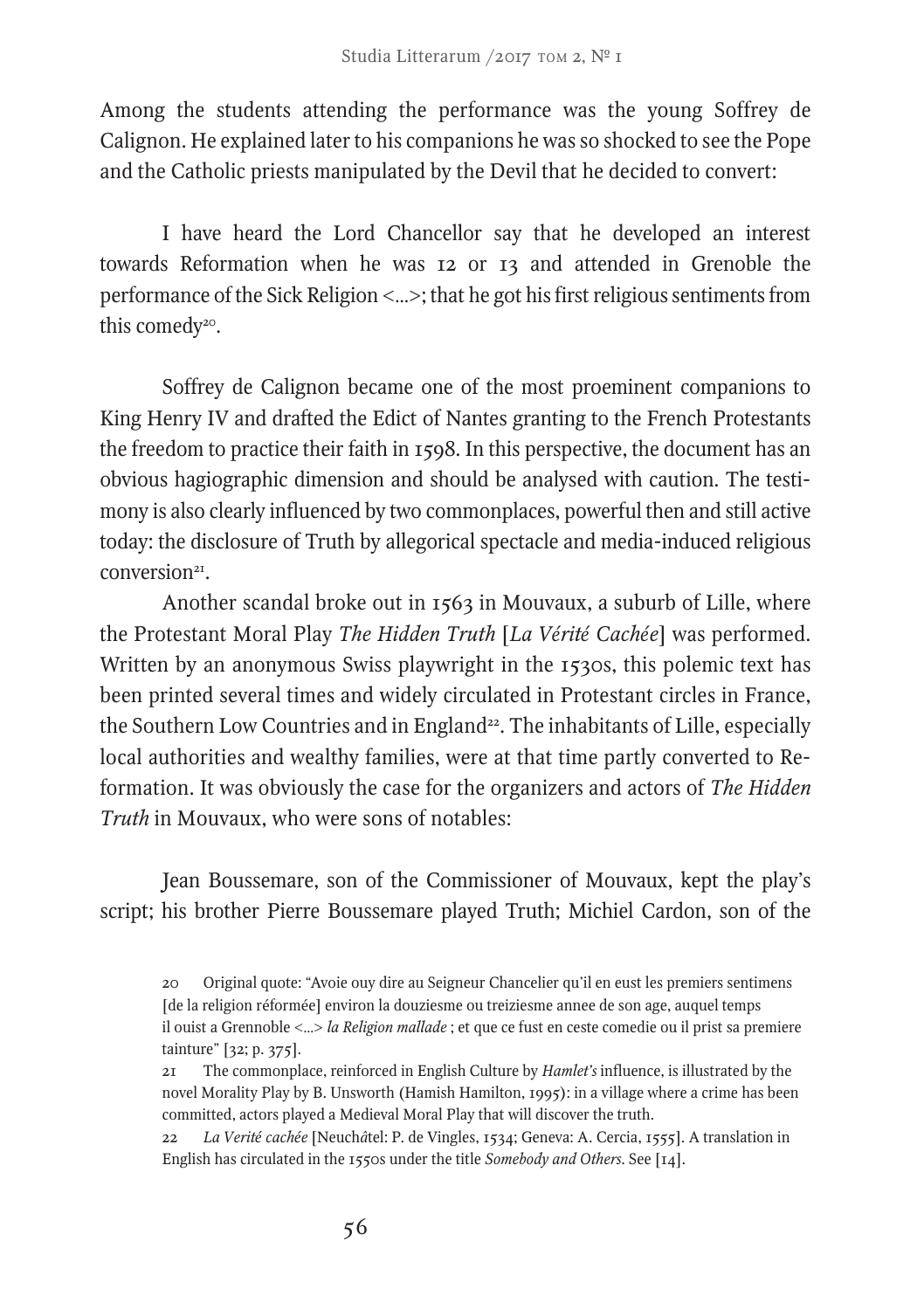City Councillor, played the Catholic Priest; his brother Antoine Cardon was Greed; Louwys Prevost was Simony and Jacque Lortior the People<sup>23</sup>.

According to the witnesses questionned by the police, around 1500 spectators attented the play. Most of them supported its attacks against Catholicism, while the others loudly condemned it. After the actors were arrested, the priests of Mouvaux and Tourcoing were heard to explain what, in their eyes, happened. A comparison of the play's printed text and their testimonies raises interesting questions about the efficiency of allegorical drama as medium in a polemical context.

*The Hidden Truth* stages six characters: a corrupted Catholic Priest who gags and throws Truth in jail ; Greed and Simony who support the Priest's coup and try to convince the credulous People; and Somebody, who takes a critical stand against the villains. The judicial register also recorded six actors arrested after the performance. Yet none of the witnesses remembered the exact number of the characters they have observed:

Immediately started a new play that presented, as far as the witness can recall, four characters, Truth, the Church Minister dressed as a Priest, Greed and Simony. (Pierre Famelaert, Priest in Tourcoing)<sup>24</sup>.

A new play that presented, as far as the witness can recall, five characters: Truth, a Minister dressed as a Priest, Greed, Simony and the People. (Alexandre Damon, Priest in Mouvaux)<sup>25</sup>.

The spectators' testimonies seem to demonstrate that allegorical drama, despite all its theories about theatrical performativity and ideal communication,

<sup>23</sup> Criminal Register in Brussels, Royal General Archives, 1734.2, ff. 123–126v, published by K. Lavéant, 21. Original quote: "Jehan Boussemare, fils du bailli de Mouvaux, tenoit l'originel; Pierre Boussemare son frere jouwait la personne de Verité; Michiel Cardon, fils de l'échevin, estoit le Ministre; Antoine Cardon, son frere, Convoitise; Louwys Prevost estoit Simonie et Jacque Lortior le Peuple" [21].

<sup>24</sup> Original quote: "Fut incontinent jouw*é* ung aultre jeu auquel selon la memoire du parlant estoient quatre personnaiges principalles assavoir Verité, le Ministre de l'Eglise accoustré en prestre, Convoitisse et Simonie" [21].

<sup>25</sup> Original quote: "Un aultre jeu qui <…> contenoit selon la memoire du parlant cincq personnaiges, Verité, le Ministre accoustré comme ung prestre, Convoitise, Simonie et le Peuple" [21].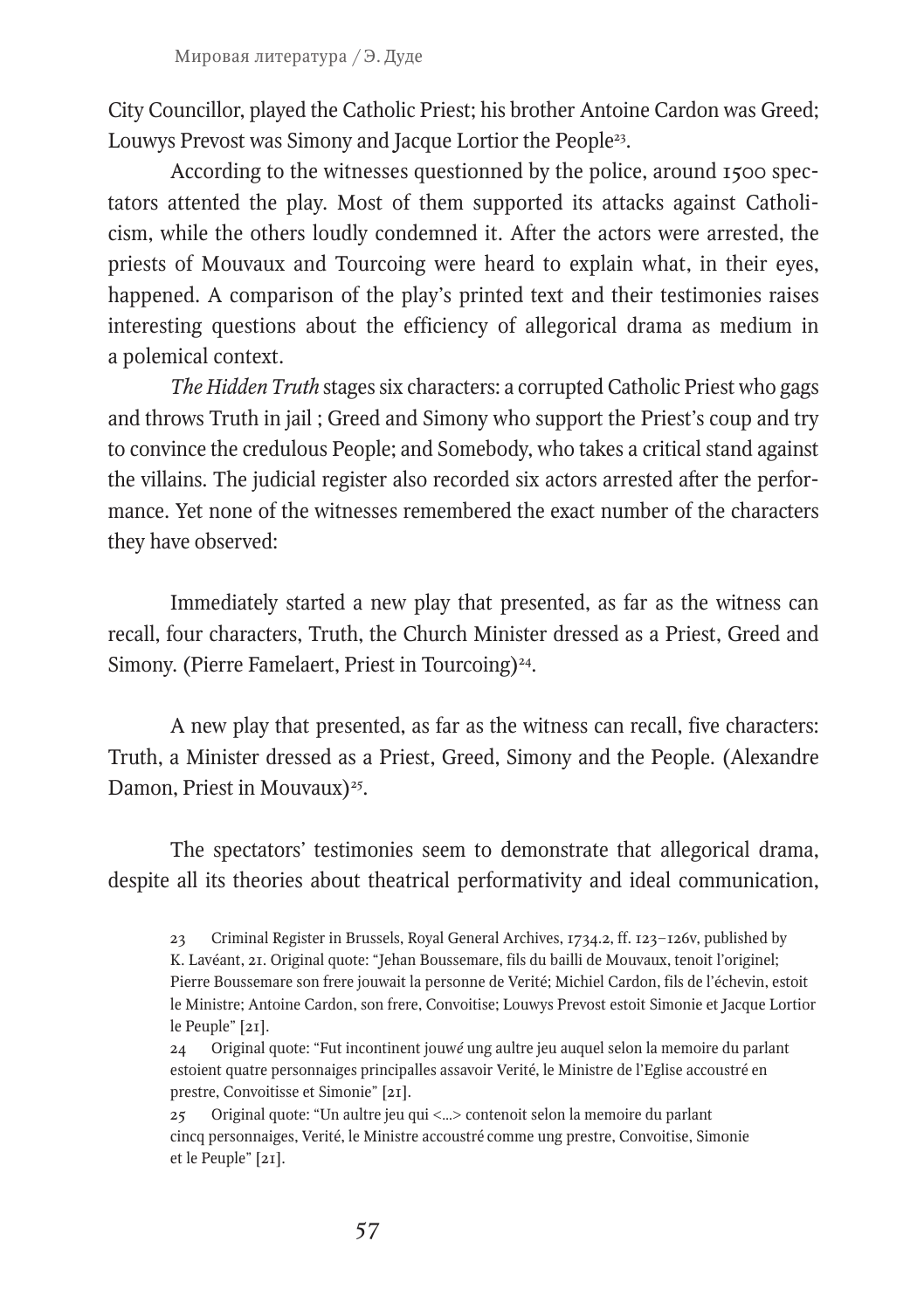was not the efficient medium it claimed to be. But some other reasons for this blindness should be pointed out. Firstly, according to the witnesses, the scenic action was difficult to follow because the performance was disturbed by shouting:

The witness could not perceive clearly the lines said on stage because people were making noise. (Pierre Famelaert, Priest in Tourcoing)<sup>26</sup>.

Furthermore, it is likely that at least one actor, maybe Jean Boussemare, played two parts, the role of Somebody and that of the stage director (the register indicates that he 'kept the script'), a fact that might have caused some confusion for the spectators.

Since almost all the witnesses interviewed omitted to mention the People and Somebody, we might explain their invisibility based on the specific type of communication allegorical drama promoted. As previously demonstrated, moral plays invited the spectators to look at themselves when they looked at the fictional characters on stage, especially when the characters allegorized 'Everybody'. In *The Hidden Truth*, this is the case for the People, an incarnation of the naive, ill-informed general public, and for Somebody, the personification of the Protestant spectators. The men whose testimonies were recorded by the Ecclesiastical Justice were Catholic Priests. They were able to perceive the shocking staging of themselves but not the characters embodying the Others, those who were already convinced by the play's message and supported its controversial debate against the priests. Allegorical drama might have been, after all, a very efficient medium, if indeed, thanks to its wide dissemination during the  $I_5$ <sup>th</sup> and  $I_6$ <sup>th</sup> centuries, it has successed in shaping the spectators' vision, teaching them what was to be seen and believed, and what was not.

Analysing Medieval theater through the approach offered by Media Archaeology would be surprising if the word 'media' is defined exclusively from the technological point of view which is usual in the 21<sup>st</sup> century. Yet, when they aimed to highlight the evolutions and the innovations in Western Media cultures and practices*,* Jay David Bolter and Richard Grusin studied as examples of 'new media' a Prayer Book of the  $15<sup>th</sup>$  century and an advertising poster of the 1960s [6, p. 15].

26 Original quote: "Ne pouvoit bonnement entendre les chapitres pour le murmure du peuple" [21].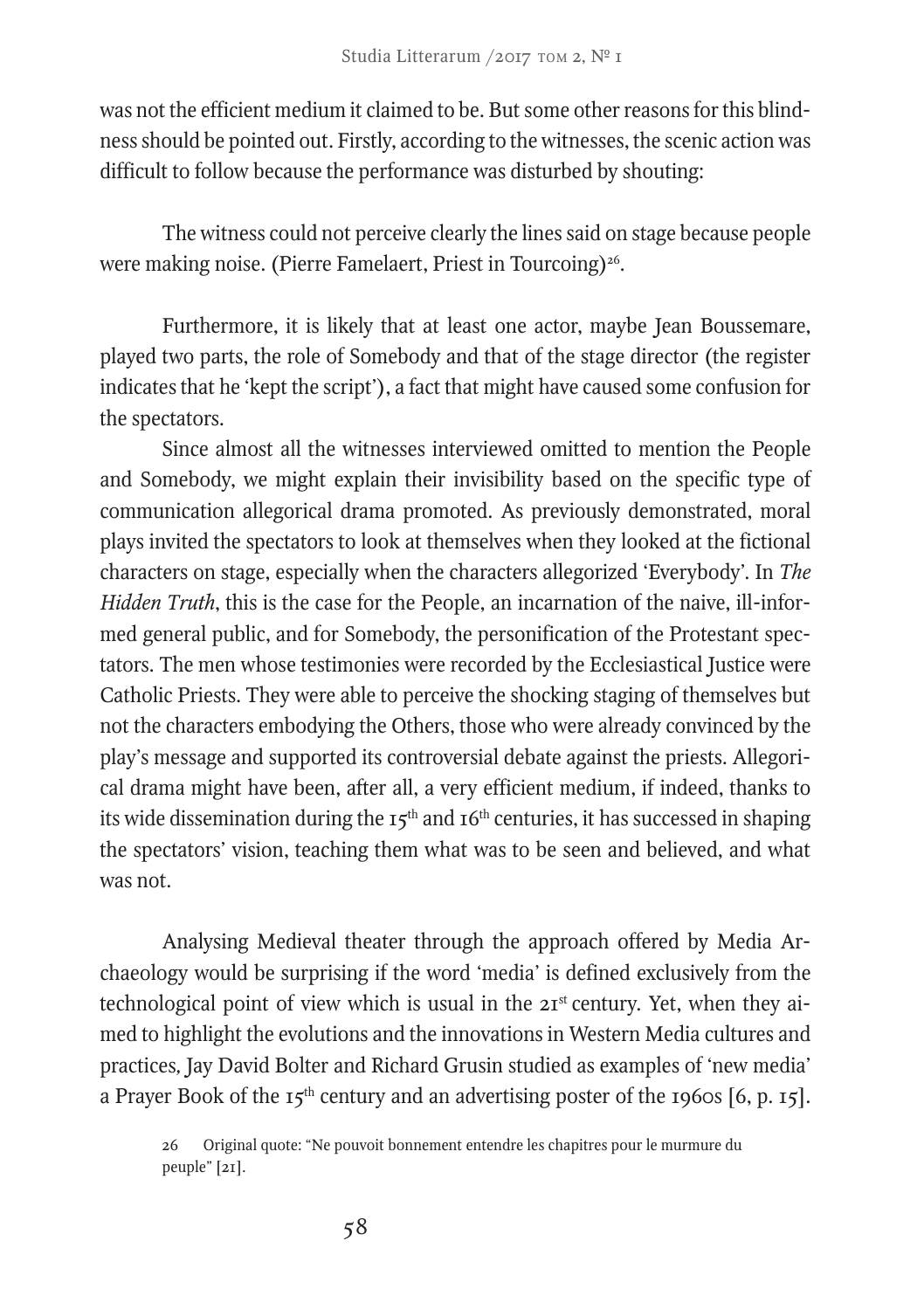In their eyes, both documents were valid illustrations of various forms of 'mediality': the *immediacy*, when the medium hides its communication system to its audience; and the *hypermediacy*, when the medium openly displays the way it operates.

Many Medieval cultural productions fall within the latter case. Among them, allegorical drama is probably one of the most striking examples of an early 'hypermediacy'. This does not mean that the identities and the motives of the agents involved in the performances are always documented and can be easily deciphered today. But communication was frequently the main topic of this pedagogical art. The moral plays aimed to demonstrate their own power of persuasion in staging communicative situations as they came into being, from the initial lack of attention on the part of the main characters, to the revelations promised to those whose vision was enhanced by optical techniques. Theses techniques, in turn, were transparent metaphers for the theater itself, an art that could go beyond appearances. The tensions in Medieval allegorical drama between the abstract ideas and the living bodies that incarnated them, the visible and the invisible, reality and virtuality, encourage us to put in perspective the most recent (r)evolutions in our own culture.

Media Archaeology offers today an innovative path to study the connections as well as the ruptures between past and present practices of communication, and to better grasp their differences and convergences. As I hope my articulation of the case might have demonstrated, Medieval 'Mediality' could in turn help to expand and to enhance this new field of research.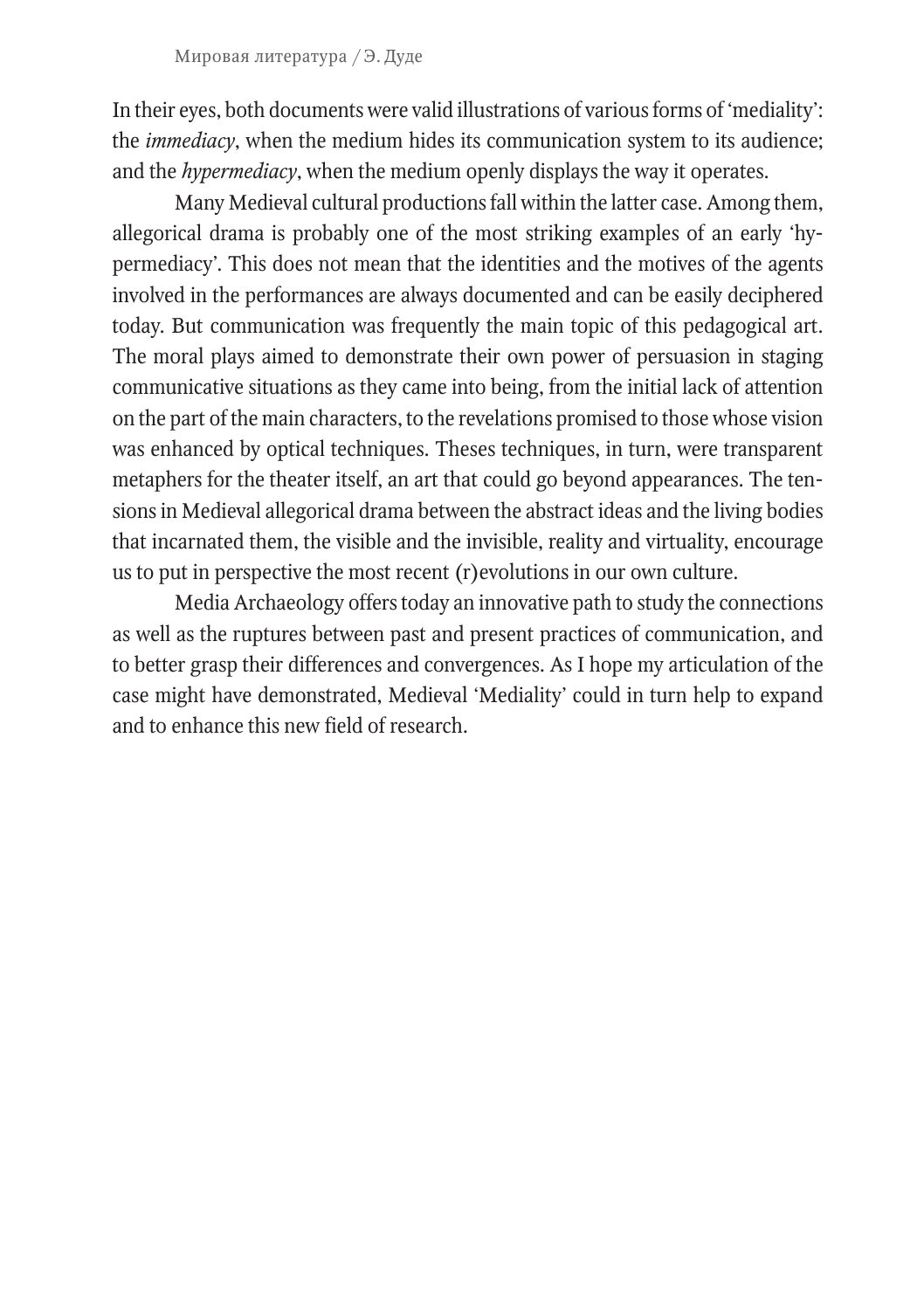## **References**

- 1 Des Autels G. Dialogue Moral. *In Repos de plus grand travail*. Lyons, J. de Tournes & G. Gazeau, 1550. (In French)
- 2 Des Autels G. *Réplique de Guillaume Des Autelz aux furieuses défenses de Louis Meigret*. Lyons, J. de Tournes & J. Gazeau, 1551. (In French)
- 3 Badius C. La Comedie du Pape Malade (1561). *La Comédie à l'époque d'Henri II et de Charles IX*, I, 7, eds. E. Balmas & M. Barsi. Firenze/Paris, L. Olschki, 1995. (In French)
- 4 Bakhtin M. M. *Rabelais and His World*, trans. H. Iswolsky. Cambridge, The MIT Press, 1969. 484 p. (In English)
- 5 *Bien Advisé, Mal Advisé, Recueil général de moralités d'expression française*. Ed. J. Beck. Paris, Garnier, 2014. (In French)
- 6 Bolter J. D., Grusin R. *Remediation. Understanding New Media*. Cambridge, The MIT Press, 1999. 295 p. (In English)
- 7 Bourdieu P. *The Rules of Art, Genesis and Structure of the Literary Field*. Trans. S. Emanuel. Stanford, Stanford University Press, 1996. (In English)
- 8 Brantley J. *Reading in the Wilderness, Private Devotion and Public Performance in Medieval England*. Chicago, Chicago University Press, 2007. 344 p. (In English)
- 9 Clark D.L. Optics for Preachers: the *De Oculo Morali* by Peter of Limoges. *Michigan Academician*, no 9/3, 1977, pp. 329–343. (In English)
- 10 Denery D.G. *Seeing and Being Seen in the Later Medieval World*. Cambridge, Cambridge University Press, 2005. 206 p. (In English)
- 11 Doudet E. Les moralités 'polémiques' aux XVe et XVIe siècles, fonctionnement d'un système de communication. *Polémique et rhétorique de l'Antiquité à nos jours*. Eds. Nicolas L., Albert L. Louvain-la-Neuve, De Boek. Duculot, 2010, pp. 199–212. (In French)
- 12 Doudet E. *Moralités et jeux moraux en français, XVe –XVIe siècle*. Paris, Garnier, 2017. (In French)
- 13 Foucault M. *The Archaeology of Knowledge*. Trans. A. M. Sheridan Smith. London, New York, Routledge, 2002. 246 p. (In English)
- 14 Houle P. A Reconstitution of the English Morality Fragment *Somebody and Others. Papers of the Bibliographical Society of America*, 71, 1977, pp. 259–277. (In English)
- 15 Huhtamo E. *Illusions in Motion. Media Archaeology of Panoramas and related spectacles*. Cambridge, The MIT Press, 2013. 438 p. (In English)
- 16 Iser W. *The Act of Reading: A Theory of Aesthetic Response*. Baltimore and London, The Johns Hopkins University Press, 1978. 239 p. (In English)
- 17 Jauss E.R. *Toward An Aesthetic of Reception*. Trans. T. Bahti. Minneapolis, Minneapolis University Press, 1982. 231 p. (In English)
- 18 Kittler F. *The Truth of the Technical World,* trans. E. Butler. Stanford University Press, 2014. 400 p. Berlin, Suhrkamp Verlage, 2013. (In English)